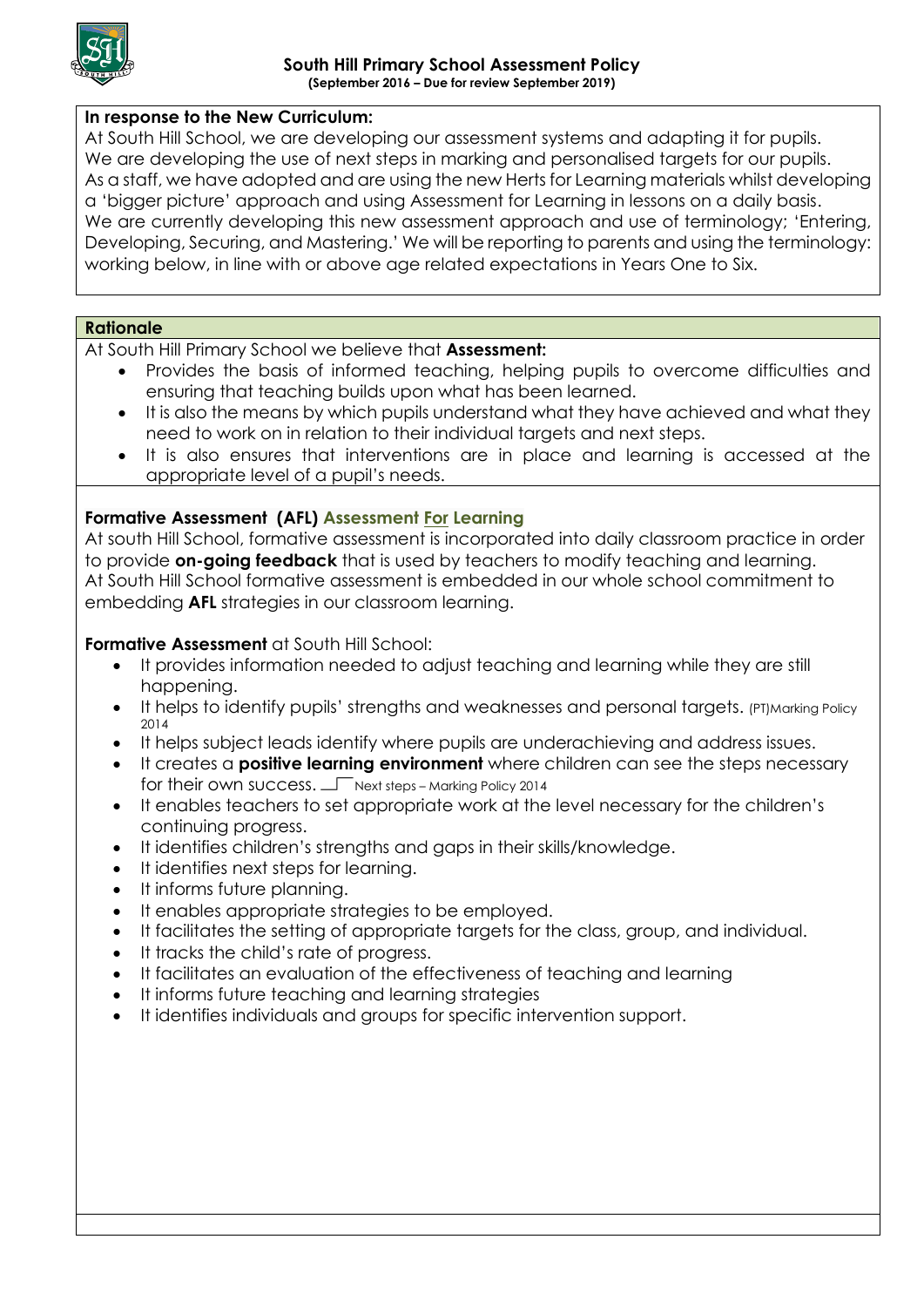## **Summative assessment** : **Assessment of Learning**

At South Hill School, summative assessment is crucial for obtaining accurate information regarding a child's attainment and progress. It informs whole school target setting and prediction of a cohort's future attainment. It supports a teacher's judgement of a pupil's progress.

# **Summative assessment** at South Hill School:

- Is important for informing both parents and teachers of a child's attainment and progress
- Identify attainment through standardised tests at any given point in time.
- Record performance in a specific area on a specific date.
- Provide age standardised information.
- Provide end of key stage test data against which the school will be judged.
- Ensure statutory assessments at the end of EYFS, KS1 and KS2 are met.
- Provide information about cohort areas of strength and weakness to build from in the future.

## **Planning for assessment**

- The New National Curriculum Programmes and revised Early Years Foundation Stage Profile are used to guide our teaching. These documents provide us with the framework to ensure breadth and balance in our curriculum.
- The Herts grid for Learning is used to inform our curriculum overview for RE and ICT. We use the assessment guidance in these documents to help us identify each child's level of attainment.
- Lessons are planned with clear learning objectives, based upon the teacher's detailed knowledge of each child. We strive to ensure all tasks set are appropriate to each child's level of ability. The format of our lesson plans ensures that our lessons are planned in detail, taking into account the needs of all pupils.
- As well as learning objectives, we are now developing the use of success criteria in lessons to monitor the impact on pupil progress and self-assessment.
- Teachers use a focused marking scheme to assess children's progress in relation to the planned learning objectives and set next steps to show where the child is in relation to this aim and how they can achieve the aim. Teachers use this information when planning for subsequent lessons.

# **Assessment and Reporting in the Foundation Stage**

# *Formative Assessment:*

# **Learning Journals**

Every child will have a learning journal that will be used to document their development during the Reception year. This journal will have a combination of photographs, children's work, teacher assessments and observations and parents/carers 'wow moment' contributions. Next steps will be identified for individual children by the class teacher and planned for appropriately. These journals will be used as evidence to chart the individual child's progression throughout the year.

# *Summative Assessment:*

# **Early Years Foundation Stage Profile**

At the end of the Foundation Stage your child will be assessed against the 'Early Years Foundation Stage Profile'. This profile sums up what is 'expected' of children to achieve by the end of the Foundation Stage. Judgements will be made by the class teacher and parents will be given these assessments at the end of the year.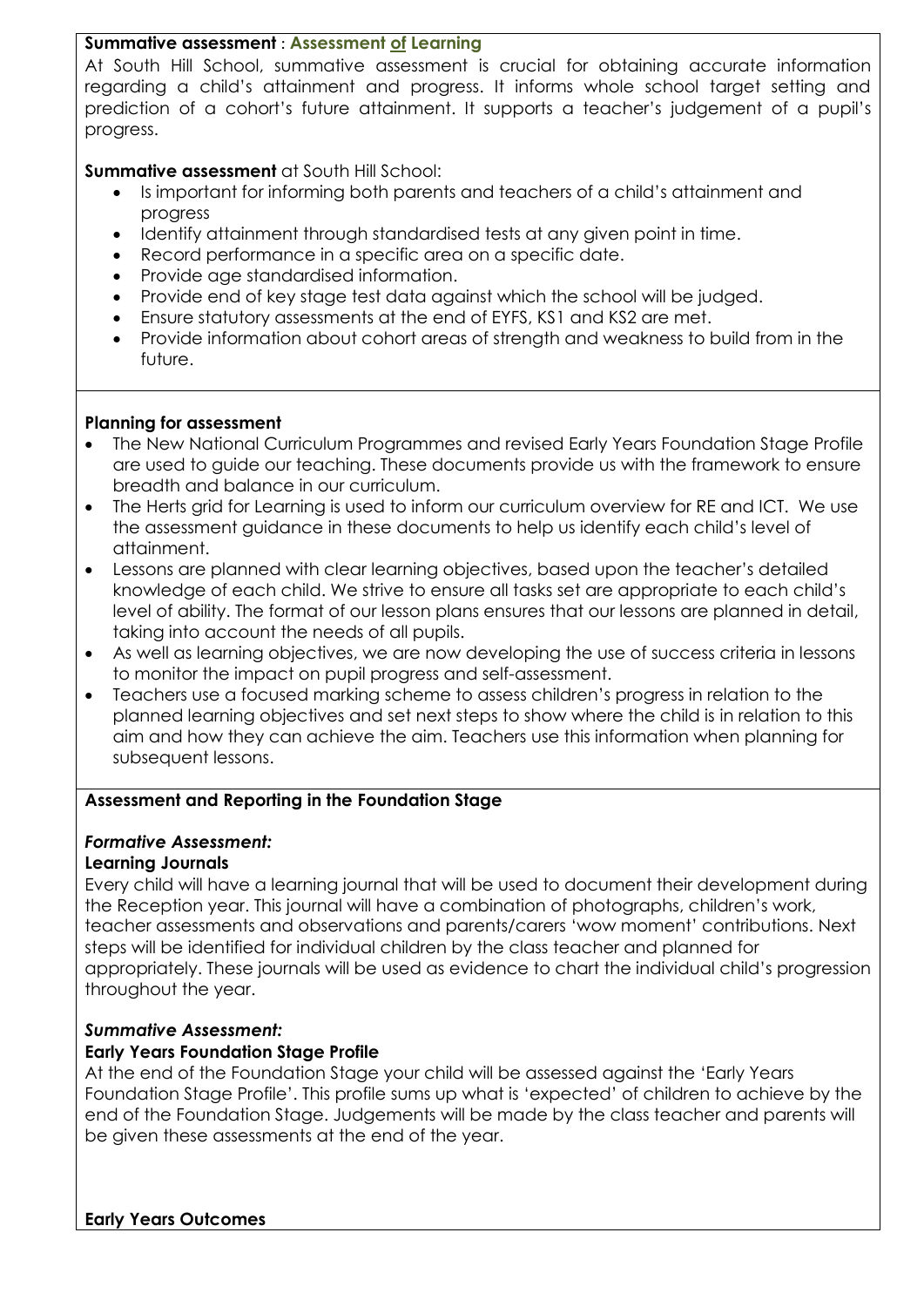We will be using the 'Early Years Outcomes' documents to assess children in Reception throughout the year. These documents will be used to assess the baseline of the child when they enter reception and then at the end of every term.

# **Assessment and Reporting arrangements in Key Stage 1 and 2**

- Teachers use assessment for learning (AfL) to provide on-going assessment, through the use of focused marking and/or observations of children's work against learning objectives and success criteria. This information is then used to assess progress towards meeting learning targets and to identify and set next step targets for each child.
- Year group targets are set against the expected National Curriculum levels for individual children to reach at the end of each academic year.
- Annotated plans and planning notes made by class teachers and other adults involved with each child record other important information about the progress of children in the class.
- A variety of tests (including optional tests) are used as part of the assessment process to identify progress and gaps in learning.
- The SEN Register and Interventions ensure that children with identified special educational needs and those children not making expected progress are supported appropriately and their needs assessed regularly. These pupils are tracked fortnightly during Phase meetings.
- Half termly Pupil Progress Meetings are used to identify and analyse progress and set targets, in reading, writing and maths for classes and cohorts.
- Case studies for pupil premium pupils and vulnerable children ensure that progress is monitored and reviewed during the Phase meetings and Pupil progress meetings.

## **The Assessment Cycle**

## **Autumn 1**

## **September**

- Baseline Teacher Assessments on entry to Reception
- Interventions begin
- Target setting for all classes with English and Maths Leaders (Deputy and Assistant Headteacher)

## **October**

- Moderation as a staff before assessments are entered
- AM7 completed for Core Subjects
- **Deputy Headteacher to collate and analyse data. Summary given to Headteacher and Governors**
- RWINC assessments
- RWI and Phonics coordinator to identify pupils for targeted support
- Pupil progress meeting with Phase Leaders
- Baseline Data for Reception submitted to County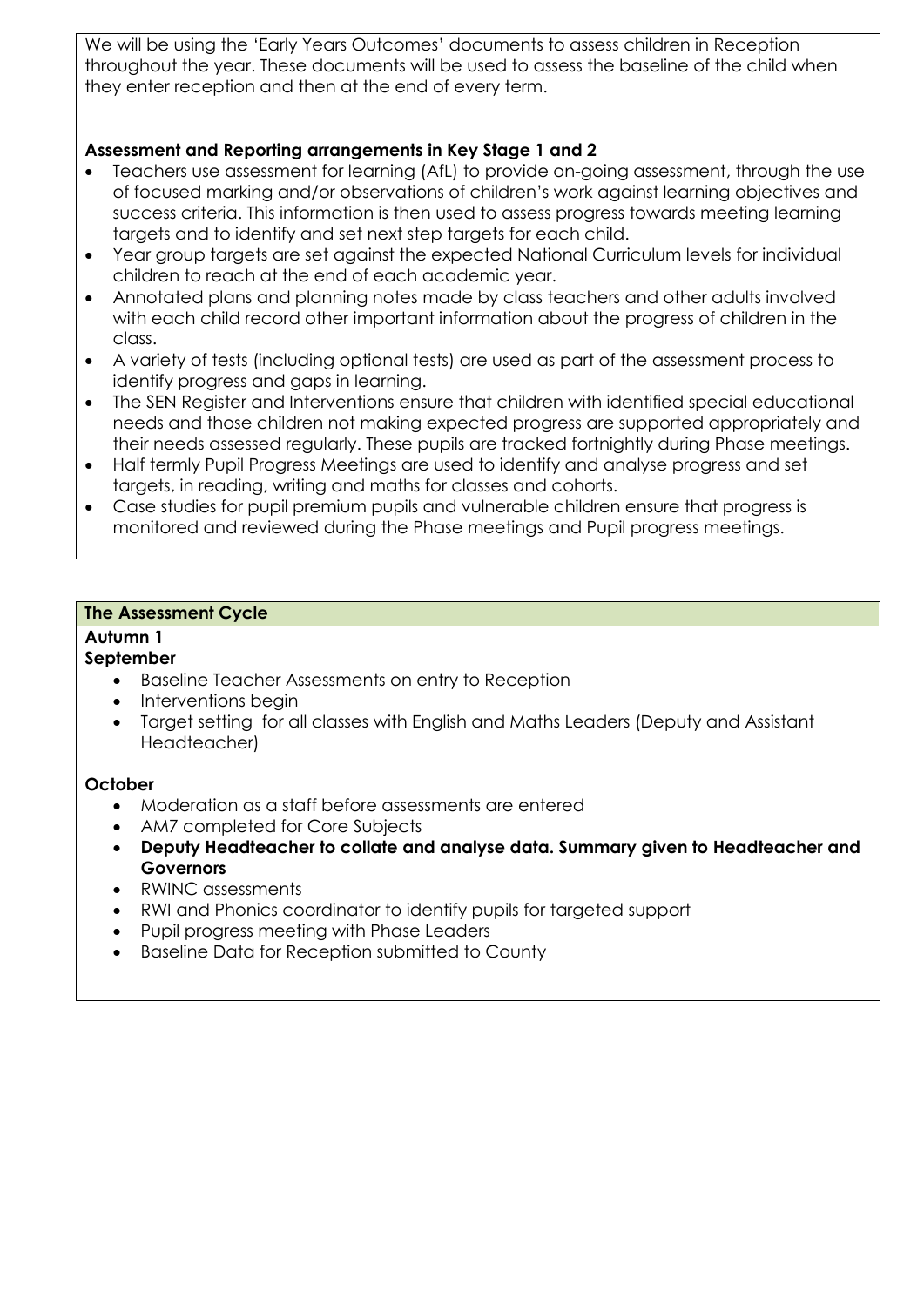#### **Autumn 2 November**

- Parents Consultation Evening
- Foundation assessments completed for all subjects
- Moderation as a staff before final assessments are entered

# **December**

- AM7 completed for Core Subjects
- End of term assessments completed (Y1-6)
- Pupil progress meetings with Headteacher and Deputy Headteacher
- December assessment of Development Matters Ages and Stages (EYFS)
- **Deputy Headteacher to collate and analyse data. Summary given to Headteacher and Governors**
- RWINC Assessments

# **Spring 1**

# **January**

- Pupil passports reviewed with pupils. New targets set for Spring Term. (Dec-March) Pupil passports signed and sent out to parents.
- Provision maps reviewed and sent to INCO New Provision map written for Spring term.
- INCO to review interventions and amend whole school provision map for interventions for Spring Term

# **February**

Foundation assessments completed for all subjects completed this term

# **Spring 2**

# **March**

- Moderation as a staff before final assessments are entered
- AM7 completed for Core Subjects
- End of term assessment tests completed (Y2-6)
- **Deputy Headteacher to collate and analyse data. Summary given to Headteacher and Governors**
- RWINC assessments
- RWI and Phonics coordinator to identify pupils for targeted support
- Pupil progress meeting with Phase Leaders

# **April:**

- Pupil passports reviewed with pupils. New Targets set for Summer Term. (March-July)
- $\bullet$

# **Summer 1**

# **May**

- **Y2 SATS**
- **Y6 SATS**
- **Year One Phonics screening check**